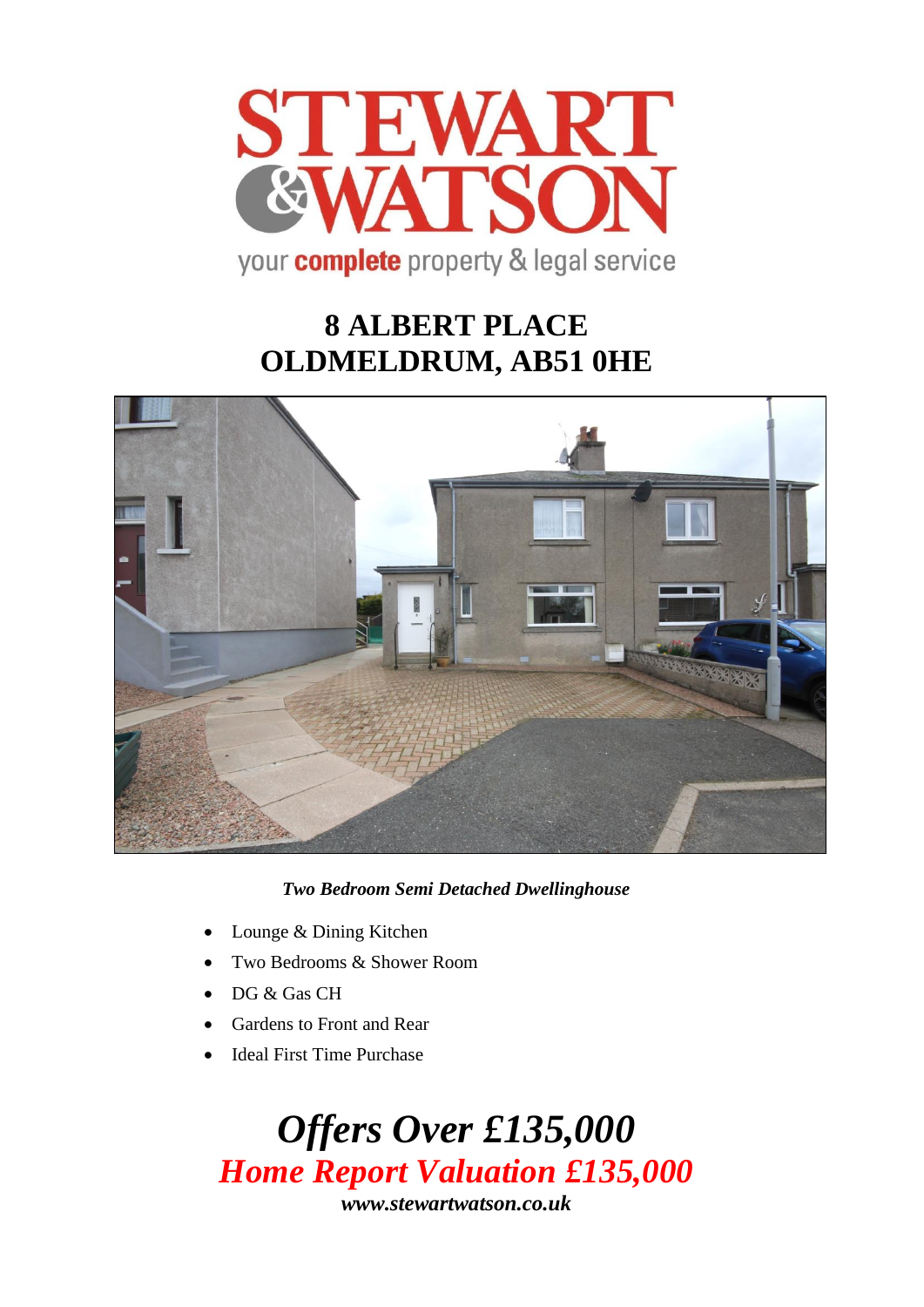## **TYPE OF PROPERTY**

Situated in a cul-de-sac in a residential area within walking distance of local amenities, primary and secondary schools, we offer for sale this Two Bedroom Semi Detached dwellinghouse which would represent an ideal purchase for the first time buyer or those looking to downsize. The property is well placed for commuting to Dyce, Bridge of Don, Aberdeen Airport and the city centre and enjoys the benefits of Double Glazing and Gas Central Heating. The accommodation which is on two floors comprises of Entrance Vestibule, Lounge and Dining Kitchen on the Ground floor and two Bedrooms and Shower Room on the first floor. Outside there are gardens to front and rear.

## **ACCOMMODATION**

### **Entrance Vestibule**

The property is entered by a UPVC door which opens into the entrance vestibule, glazed door leads to the hallway. Window to side, meter cupboard, central heating boiler and fitted carpet.

### **Hallway**

With window to the front, giving access to the lounge and stairs to the first floor accommodation. Central heating radiator and fitted carpet.

### **Lounge 14' 5" x 12' 9"** (4.39m x 3.89m)

Located to the front of the property and offering space for a variety of furniture, this good sized lounge benefits from electric fire, alcove with storage cupboard, central heating radiator and fitted carpet. Door to dining kitchen.





## **Dining Kitchen 10' 3" x 9' 2"**

(3.12m x 2.79m)

Located to the rear and fitted with a range of base and eye level units incorporating a stainless steel sink, splashback tiling and coordinating work surfaces. The units further incorporate a gas cooker. Instant hot water tank. Space for a table and chairs. Cupboard housing the fridge freezer which will be removed . Further storage cupboard, central heating radiator and vinyl flooring.





**Rear Hall**  With two shelved storage cupboards and fitted carpet. Door to rear garden.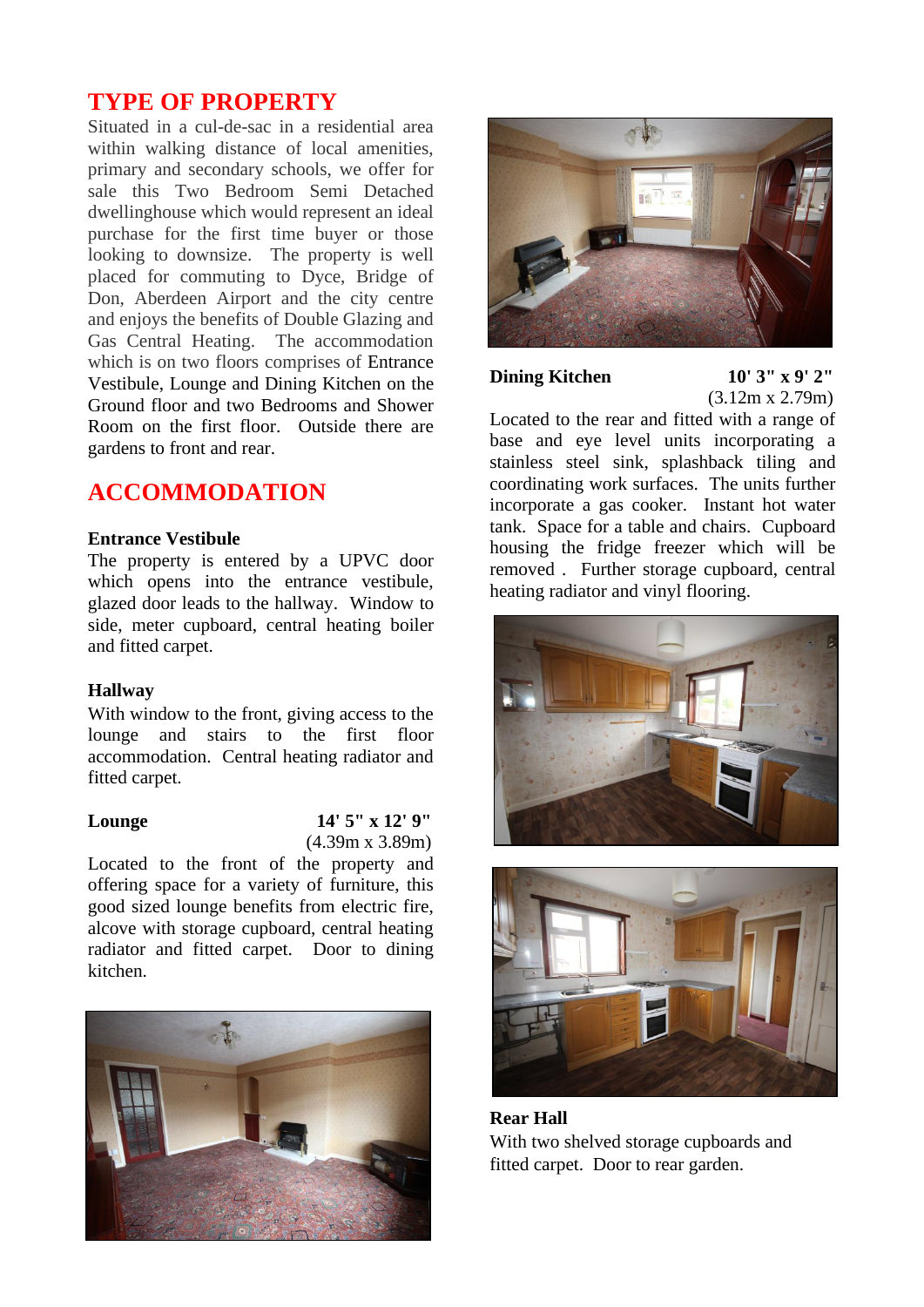### **FIRST FLOOR ACCOMMODATION**

A carpeted staircase gives access to the first floor accommodation. Window at top landing. Access hatch to loft space.

**Bedroom 1 12' 9" x 11' 8"**

(3.89m x 3.56m)

Located to the front of the property, this good sized double bedroom offers space to accommodate a range of furniture and benefits from a built in cupboard incorporating shelf space, further low level cupboard. Central heating radiator and fitted carpet.



## **Bedroom 2 11' 9" x 9' 2"** (3.58m x 2.79m)

A further double bedroom located to the rear of the property also with space to accommodate a range of furniture. Central heating radiator and fitted carpet.



### **Shower Room 7' 1" x 6' 8"**

(2.16m x 2.03m)

Fitted with white suite comprising w.c, wash hand basin set into vanity unit and shower. Central heating radiator and vinyl flooring.